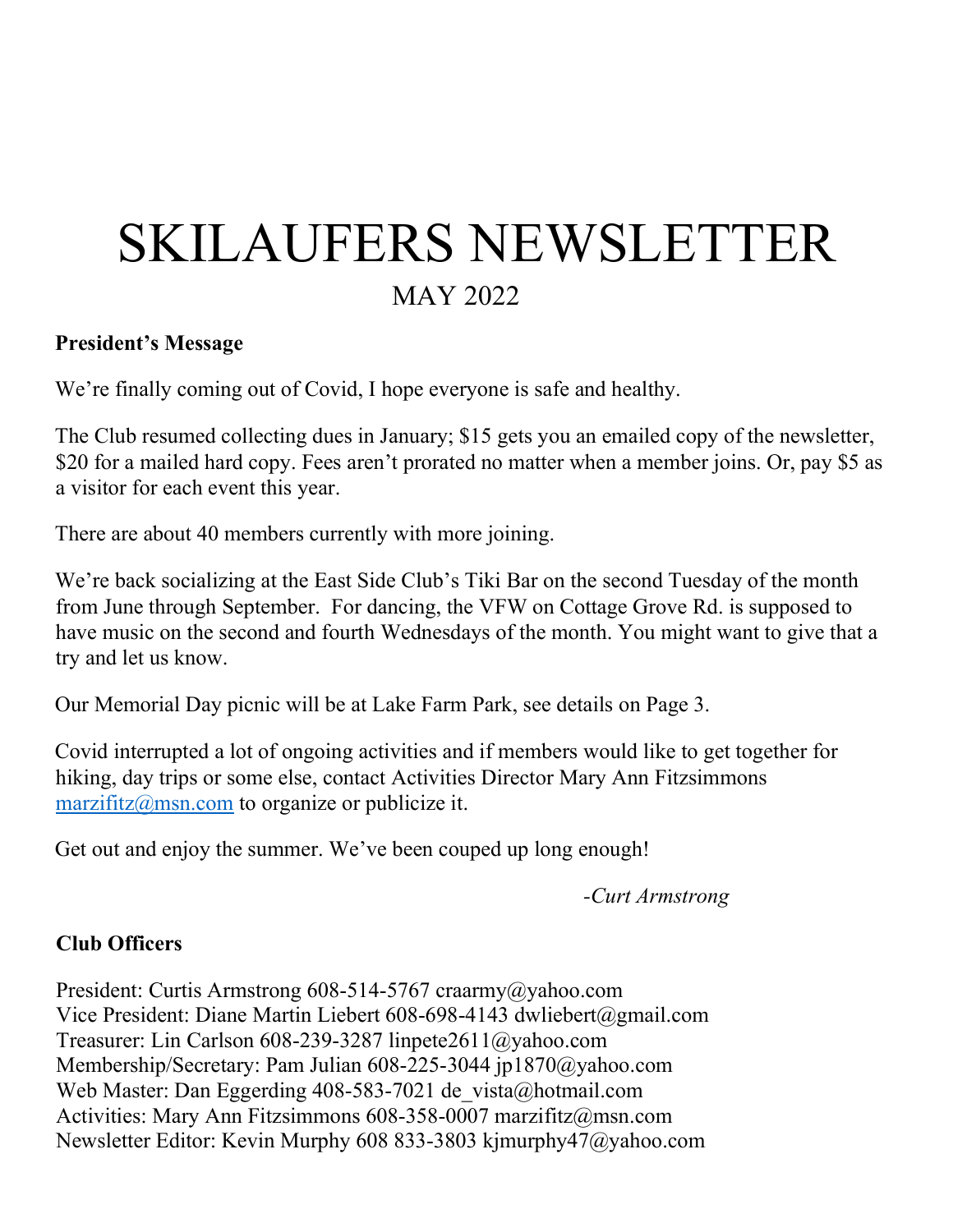## Club Activities Skilaufers Newsletter May 2022 Page 2

# Middleton Conservancy Hike.

Thur. May 12th, 10 a.m. Hike distance is about 3 mi.

Ruth and Al Schams will lead a walk/hike in Pheasant Branch Conservancy on May 12. Meet at the second parking lot on Pheasant Branch Rd. Directions to the parking lot from Century Ave. - Take Donna Dr. past Craftsman Table & Tap turn right onto Pheasant Branch Rd. continue past a small parking area on the right to Pheasant Branch Rd., and a larger parking area on the right. Look for a red Ford CMax. Call Ruth, 608-692-7789, to confirm location or questions if weather is questionable.

## Biking is Back

Bob Kreul will be leading easy bike ride at 5 p.m, on the third Tuesday of each month from May to September. Call Bob at: 608-445-0333 to confirm your participation. He will wait at the for your arrival.

May 17 Meet in the parking lot of The Green Lantern Restaurant in McFarland.

**June 21 Riley Tavern. Meet at trail parking lot across from Riley Tavern.** 

July 19 Olbrich Park pavilion lot.

Aug 16 Department of Natural Resources parking lot, 3911 Fish Hatchery Rd.

Sept 20 Mt. Horeb Railway Station parking lot near the Grumpy Troll.

## Betty Lou Cruises & MSCR Pontoon Boat Rides

Please contact Mary Ann Fitzsimmons within the next 10 days at: marzifitz $@$ msn.com if you are interested in joining a Betty Lou Cruise and/or a ride on a city of Madison School Community Recreation pontoon boat. Betty Lou Cruises need a minimum of 20 passengers for a private cruise. Cruises will be two or three hours, depending on price and type of cruise. Prices range from \$37-\$57 depending on food choices. There is an open bar but no handicap access.

MSCR has two or three tours on Lake Mendota and Lake Monona when time and weather permits. Price per passenger is \$7. Capacity is 15 passengers. There is no food or beverage service, but passengers can bring their own food and non-alcoholic drinks. Handicap accessible.

## Sunday Evening Sheepshead

Begins at 6:30 p.m. Tully's II 6401 Monona Dr. This gathering is open to all card players who enjoy the game of Sheepshead.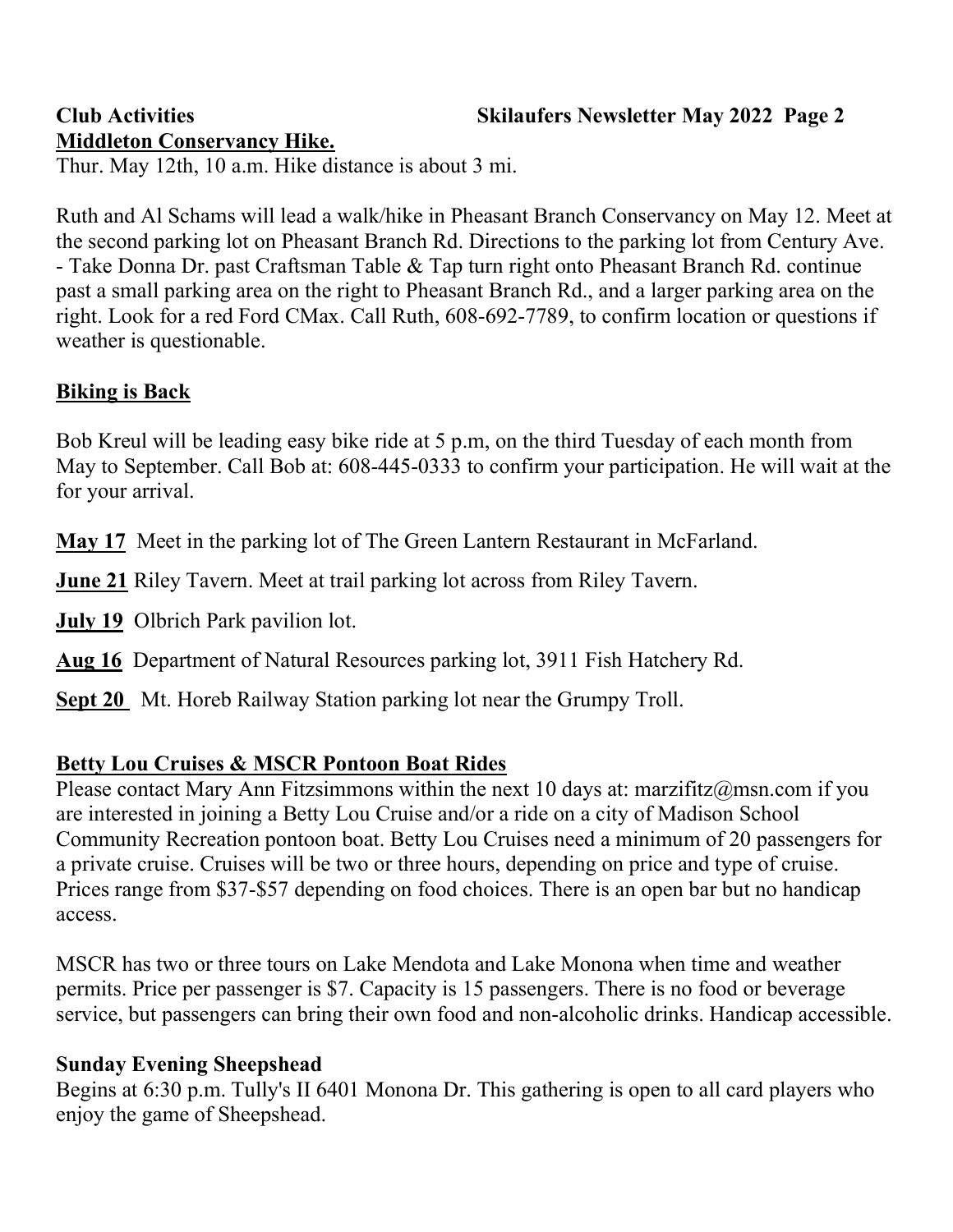#### Skilaufers Newsletter May 2022 Page 3

#### 2022 TGIF CALENDAR APRIL-SEPTEMBER

| DATE LOCATION                                                  | <b>ADDRESS</b>        | <b>PHONE</b> |
|----------------------------------------------------------------|-----------------------|--------------|
| May 6 Middleton Sports Bowl 6815 University Ave.               |                       | 831-5238     |
| May 13 North & South Seafood 6604 Mineral Point Rd             |                       | 829-00903    |
| May 20 Porta Bella                                             | 425 N. Francis St.    | 256-3186     |
| May 27 Christy's Landing                                       | 2952 Waubesa Ave      | 222-5391     |
| June 3 Me & Julio                                              | 2784 Fish Hatchery Rd | 278-1428     |
| June 10 Jordan's Big 10 1330 Regent St.                        |                       | 251-6375     |
| June 17 Thirsty Goat                                           | 3040 Cahill Main      | 422-5500     |
| June 24 Bristled Boar Saloon 2611 Branch St. Middleton         |                       | 831-0436     |
| July 1 Murphy's Bar & Restaurant 5344 State Road 113           |                       | 661-0821     |
| July 8 Way Point 320 W Broadway, Suite E                       |                       | 222-0224     |
| July 15 Fitz's at Okee W11602 CTH V                            |                       | 592-3302     |
| July 22 Springer's (Stoughton) 3097 Sunnyside                  |                       | 205-9300     |
| July 29 Mariner's Inn 5339 Lighthouse Bay Dr                   |                       | 246-3136     |
| Aug 5 5 <sup>th</sup> Quarter Bar&Grill (Verona)161 Horizon Dr |                       | 845-9690     |
| Aug 12 Christy's Landing 2952 Waubesa Ave                      |                       | 222-5391     |
| Aug 19 Murphy's Bar & Restaurant 5344 State Road 113           |                       | 661-0821     |
| Aug 26 Tanner's 1611 Deming Way                                |                       | 833-7711     |
| Sept 2 Way Point 320 W Broadway, Suite E                       |                       | 222-0224     |
| Sept 9 Bridges Golf Course 2702 Shopko Dr                      |                       | 244-1822     |
| Sept 16 Maple Tree (McFarland) 6010 Highway 51                 |                       | 838-5888     |
| Sept 23 Hilltop Inn (Pine Bluff) 4173 CTH P                    |                       | 798-2893     |
| Sept 30 Park Side Pub (McFarland) 5016 Erling Ave              |                       | 838-6045     |

### Memorial Day Picnic – Monday, May 30 2 p.m. – 6 p.m.

Join us at W. G. Lunney Lake Farm County Park Shelter #2 for an afternoon of friends, food and fun. Your adult guests are welcome. We'll have our own volleyball court and a pier. Plates, napkins, utensils and charcoal are supplied by the club. Bring our own beverages, meat to grill, a dish to pass and your favorite picnic games. Lake Farm Park, 4330 Libby Rd. Madison. Questions? Call Curtis Armstrong at (608) 515-5767

#### Labor Day Picnic

Labor Day Party will take place on Sept. 5 from 2 p.m. to 6 p.m. at Goodland Park.